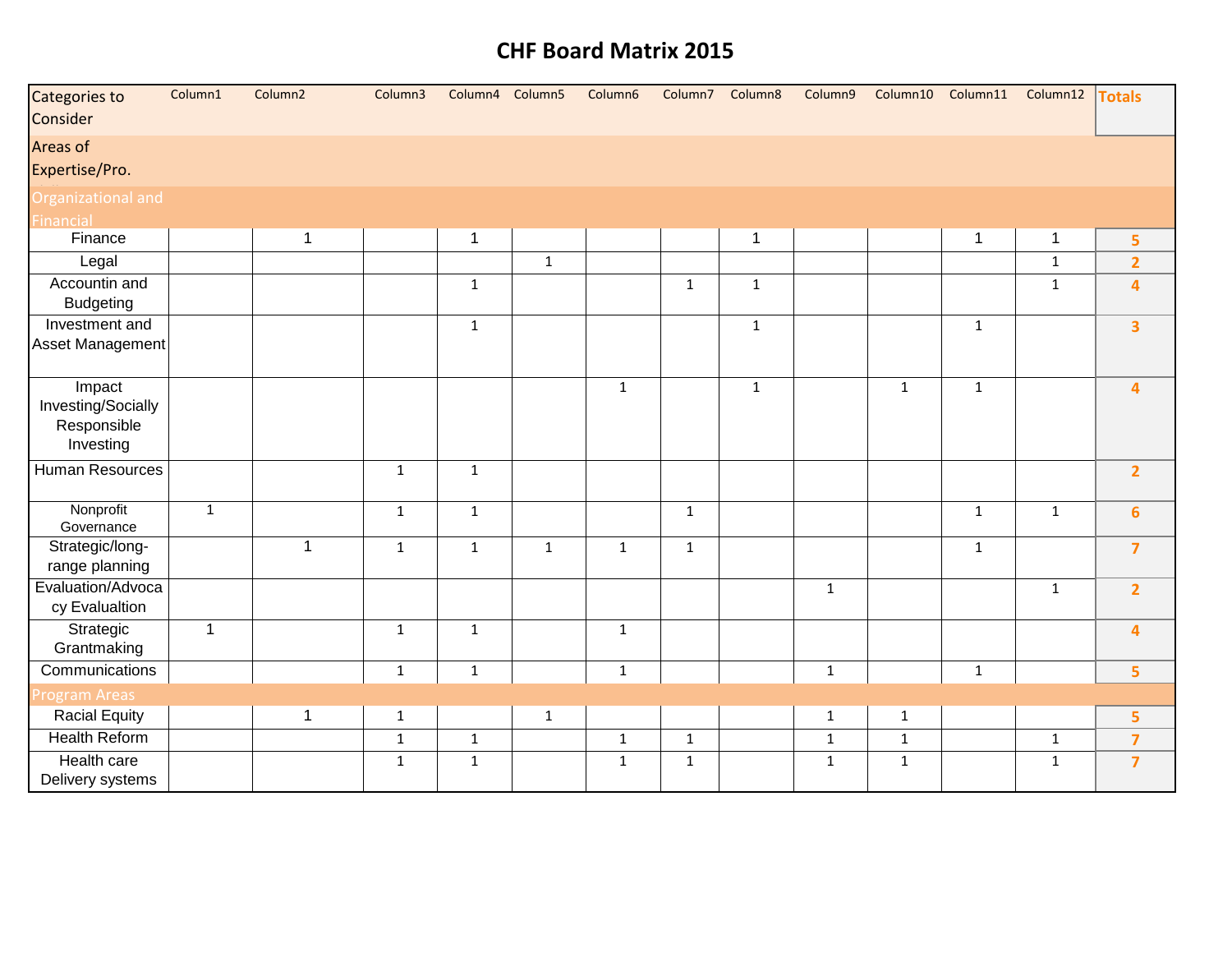| Categories to<br>Consider                                                    | Column1      | Column <sub>2</sub> | Column3      | Column4 Column5 |              | Column6      | Column7      | Column8      | Column9      | Column10     |              | Column11 Column12 | <b>Totals</b>           |
|------------------------------------------------------------------------------|--------------|---------------------|--------------|-----------------|--------------|--------------|--------------|--------------|--------------|--------------|--------------|-------------------|-------------------------|
| Health care<br>financing, budgets,<br>and costs                              |              |                     |              | $\mathbf{1}$    |              |              | $\mathbf{1}$ |              |              |              |              | $\mathbf{1}$      | $\overline{\mathbf{3}}$ |
| Workers' rights<br>and benefits                                              | $\mathbf{1}$ |                     |              |                 |              |              |              | $\mathbf{1}$ | $\mathbf 1$  |              |              |                   | $\overline{\mathbf{3}}$ |
| Workforce<br>Development                                                     |              | $\mathbf{1}$        | $\mathbf{1}$ | $\mathbf{1}$    |              |              |              |              |              |              | $\mathbf{1}$ |                   | 4                       |
| <b>Community Wealth</b><br><b>Building/Social</b><br>Entrepreneurship        |              | $\mathbf{1}$        |              |                 |              | $\mathbf{1}$ |              |              |              |              | $\mathbf{1}$ |                   | $\overline{\mathbf{3}}$ |
| Community<br>Organizing                                                      | $\mathbf{1}$ |                     |              | $\mathbf{1}$    |              |              |              |              | $\mathbf{1}$ |              |              |                   | $\overline{\mathbf{3}}$ |
| <b>Policy Analysis</b>                                                       | $\mathbf{1}$ | $\mathbf{1}$        |              | $\mathbf 1$     | $\mathbf{1}$ | $\mathbf{1}$ |              |              | $\mathbf 1$  |              |              | $\mathbf{1}$      | $\overline{7}$          |
| Availability to:                                                             |              |                     |              |                 |              |              |              |              |              |              |              |                   |                         |
| Meet with other<br>foundations and<br>potential partners<br>on behalf of CHF | 1            | 1                   | $\mathbf 1$  | $\mathbf{1}$    | $\mathbf{1}$ | $\mathbf 1$  | $\mathbf{1}$ | $\mathbf{1}$ | $\mathbf{1}$ | $\mathbf{1}$ | $\mathbf{1}$ | $\mathbf{1}$      | 12                      |
| <b>Make Public</b><br>Presentation on<br>behalf of CHF                       | $\mathbf{1}$ | $\mathbf{1}$        | $\mathbf{1}$ | $\mathbf{1}$    | $\mathbf{1}$ | $\mathbf{1}$ | $\mathbf{1}$ |              | $\mathbf{1}$ | $\mathbf{1}$ | $\mathbf{1}$ |                   | 10                      |
| Participate in<br>media<br>events/activites<br>hosted by CHF                 | $\mathbf{1}$ | $\mathbf{1}$        | $\mathbf{1}$ | $\mathbf{1}$    | $\mathbf{1}$ | $\mathbf{1}$ | $\mathbf{1}$ |              | $\mathbf{1}$ | $\mathbf{1}$ | $\mathbf{1}$ |                   | 10                      |
| Board Committees on which you currently serve:                               |              |                     |              |                 |              |              |              |              |              |              |              |                   |                         |
| Executive                                                                    |              |                     |              | $\mathbf 1$     |              | $1\,$        |              |              |              | $1\,$        |              |                   | $\overline{\mathbf{3}}$ |
| Nominations/Gover<br>nance                                                   |              |                     | $\mathbf{1}$ | $\mathbf{1}$    |              | $\mathbf{1}$ | $\mathbf{1}$ |              |              |              |              |                   | $\overline{\mathbf{4}}$ |
| Program                                                                      | $\mathbf{1}$ | $\mathbf{1}$        | $\mathbf 1$  |                 | $\mathbf{1}$ | $1\,$        | $\mathbf 1$  |              |              | $\mathbf{1}$ |              | $\mathbf{1}$      | $6\phantom{a}$          |
| Finance/Investmen<br>t                                                       |              | $\mathbf{1}$        |              | $\mathbf{1}$    |              |              | $\mathbf{1}$ | $\mathbf{1}$ |              | $\mathbf{1}$ |              |                   | 4                       |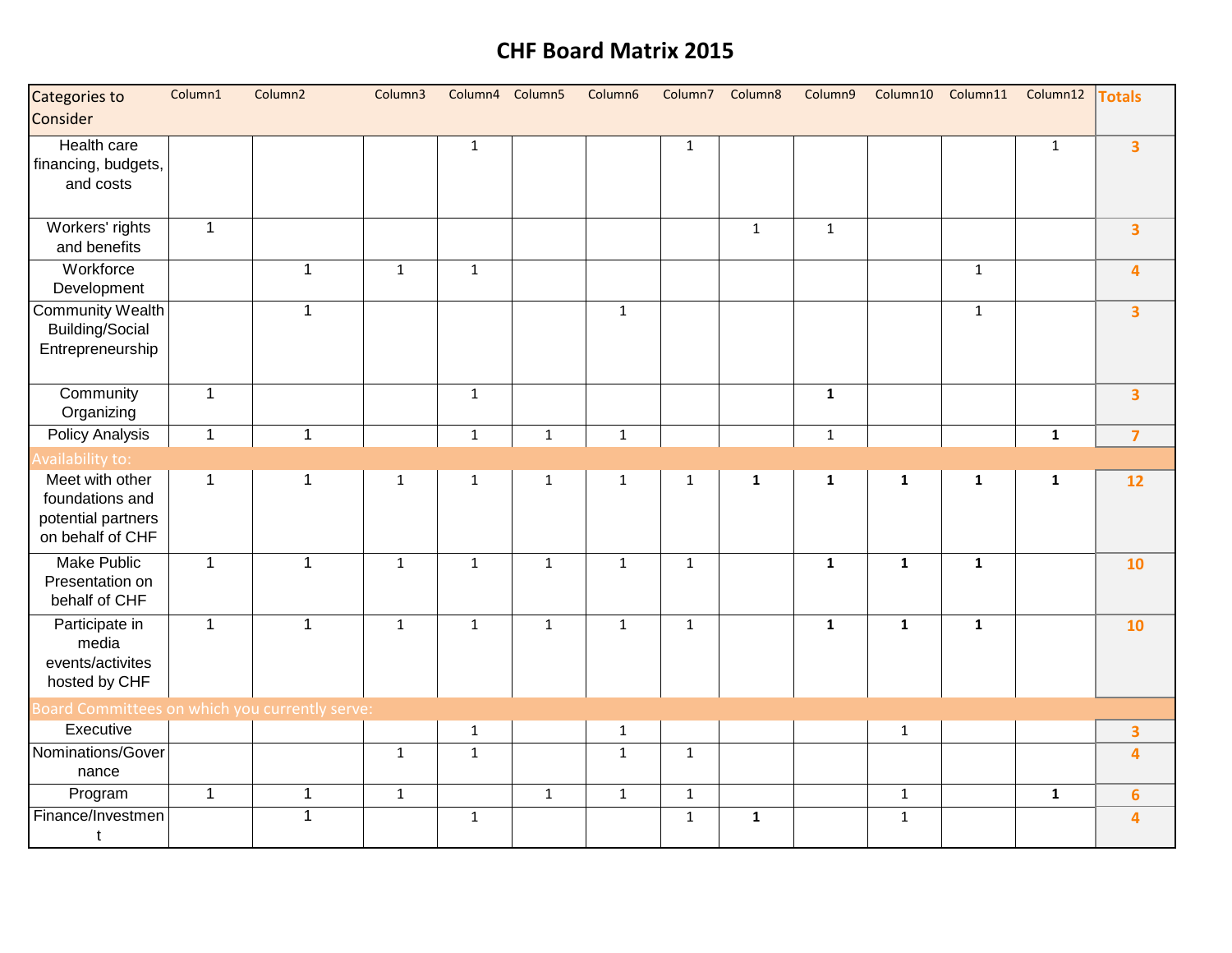| Categories to<br>Consider                  | Column1      | Column <sub>2</sub> | Column3      | Column4 Column5 |              | Column6      | Column7      | Column8      | Column9      | Column10     |              | Column11 Column12 Totals |                         |
|--------------------------------------------|--------------|---------------------|--------------|-----------------|--------------|--------------|--------------|--------------|--------------|--------------|--------------|--------------------------|-------------------------|
| Audit<br>Subcommittee                      |              |                     |              |                 |              |              |              |              |              |              |              |                          | $\mathbf{0}$            |
| <b>Age Category</b>                        |              |                     |              |                 |              |              |              |              |              |              |              |                          |                         |
| Under 35                                   |              |                     |              |                 |              |              |              |              |              |              |              |                          | $\pmb{0}$               |
| 35-50                                      | $\mathbf{1}$ |                     | $\mathbf{1}$ |                 | $\mathbf{1}$ |              |              | $\mathbf{1}$ | $\mathbf{1}$ |              | $\mathbf{1}$ | $\mathbf{1}$             | $\overline{7}$          |
| $51 - 64$                                  |              | $\mathbf{1}$        |              | $\mathbf{1}$    |              |              | $\mathbf 1$  |              |              | $\mathbf 1$  |              |                          | $\overline{\mathbf{4}}$ |
| 65 or older                                |              |                     |              |                 |              | $\,1\,$      |              |              |              |              |              |                          | $\mathbf{1}$            |
| Gender/Gender                              |              |                     |              |                 |              |              |              |              |              |              |              |                          |                         |
| Identity                                   |              |                     |              |                 |              |              |              |              |              |              |              |                          |                         |
| Male                                       |              | $\mathbf{1}$        | $\mathbf{1}$ |                 |              |              | $\mathbf{1}$ | $\mathbf{1}$ |              |              | $\mathbf{1}$ | $\mathbf{1}$             | $6\phantom{a}$          |
| Female                                     | $\mathbf{1}$ |                     |              | $\mathbf{1}$    | $\mathbf{1}$ | $\mathbf{1}$ |              |              | $\mathbf{1}$ | $\mathbf 1$  |              |                          | $6\phantom{a}$          |
| Transgender                                |              |                     |              |                 |              |              |              |              |              |              |              |                          | $\mathbf{0}$            |
| Other                                      |              |                     |              |                 |              |              |              |              |              |              |              |                          | $\mathbf 0$             |
| <b>Sexual Orientation</b>                  |              |                     |              |                 |              |              |              |              |              |              |              |                          |                         |
| Heterosexual                               |              | $\mathbf{1}$        |              | $\mathbf{1}$    |              | $\mathbf{1}$ | $\mathbf{1}$ | $\mathbf{1}$ | $\mathbf{1}$ | $\mathbf{1}$ | $\mathbf{1}$ | $\mathbf{1}$             | $\overline{9}$          |
| <b>LGBQ</b>                                | $\mathbf{1}$ |                     | $\mathbf{1}$ |                 | $\mathbf{1}$ |              |              |              |              |              |              |                          | $\overline{\mathbf{3}}$ |
| Race/Ethnic                                |              |                     |              |                 |              |              |              |              |              |              |              |                          |                         |
| <b>Background</b>                          |              |                     |              |                 |              |              |              |              |              |              |              |                          |                         |
| Asian-American                             |              |                     |              |                 |              |              |              |              |              |              |              |                          | $\mathbf{0}$            |
| African-American                           |              | $\mathbf{1}$        | $\mathbf 1$  | $\mathbf{1}$    |              |              | $\mathbf 1$  |              |              | $\mathbf{1}$ |              |                          | $\overline{\mathbf{5}}$ |
| Hispanic/Latino                            |              |                     |              |                 |              |              |              |              | $\mathbf{1}$ |              |              |                          | $\mathbf{1}$            |
| Caucasian                                  |              |                     |              |                 | $\mathbf{1}$ | $\mathbf 1$  |              | $\mathbf 1$  |              |              | $\mathbf 1$  | $\mathbf 1$              | $\overline{\mathbf{5}}$ |
| <b>Mixed Race</b>                          | $\mathbf{1}$ |                     |              |                 |              |              |              |              |              |              |              |                          | $\mathbf{1}$            |
| Other                                      |              |                     |              |                 |              |              |              |              |              |              |              |                          | $\mathbf 0$             |
| <b>Geographic Location (Residence)</b>     |              |                     |              |                 |              |              |              |              |              |              |              |                          |                         |
| D.C.                                       |              |                     | $\mathbf{1}$ |                 | $\mathbf{1}$ |              |              |              | $\mathbf{1}$ |              |              |                          | $\overline{\mathbf{3}}$ |
| Suburban MD                                | $\mathbf{1}$ | $\mathbf 1$         |              | $\mathbf{1}$    |              |              |              | $\mathbf 1$  |              | $\mathbf 1$  |              |                          | $\overline{\mathbf{5}}$ |
| Suburban VA                                |              |                     |              |                 |              |              |              |              |              |              | $\mathbf{1}$ | $\mathbf{1}$             | $\overline{2}$          |
| <b>Geographic Location (Place of Work)</b> |              |                     |              |                 |              |              |              |              |              |              |              |                          |                         |
| D.C.                                       | $\mathbf{1}$ |                     |              | $\mathbf{1}$    | $\mathbf{1}$ |              |              |              |              | $\mathbf{1}$ | $\mathbf 1$  |                          | 5                       |
| Suburban MD                                |              | $\mathbf{1}$        | $\mathbf{1}$ |                 |              |              |              | $\mathbf{1}$ | $\mathbf 1$  |              |              | $\mathbf{1}$             | $\overline{\mathbf{5}}$ |